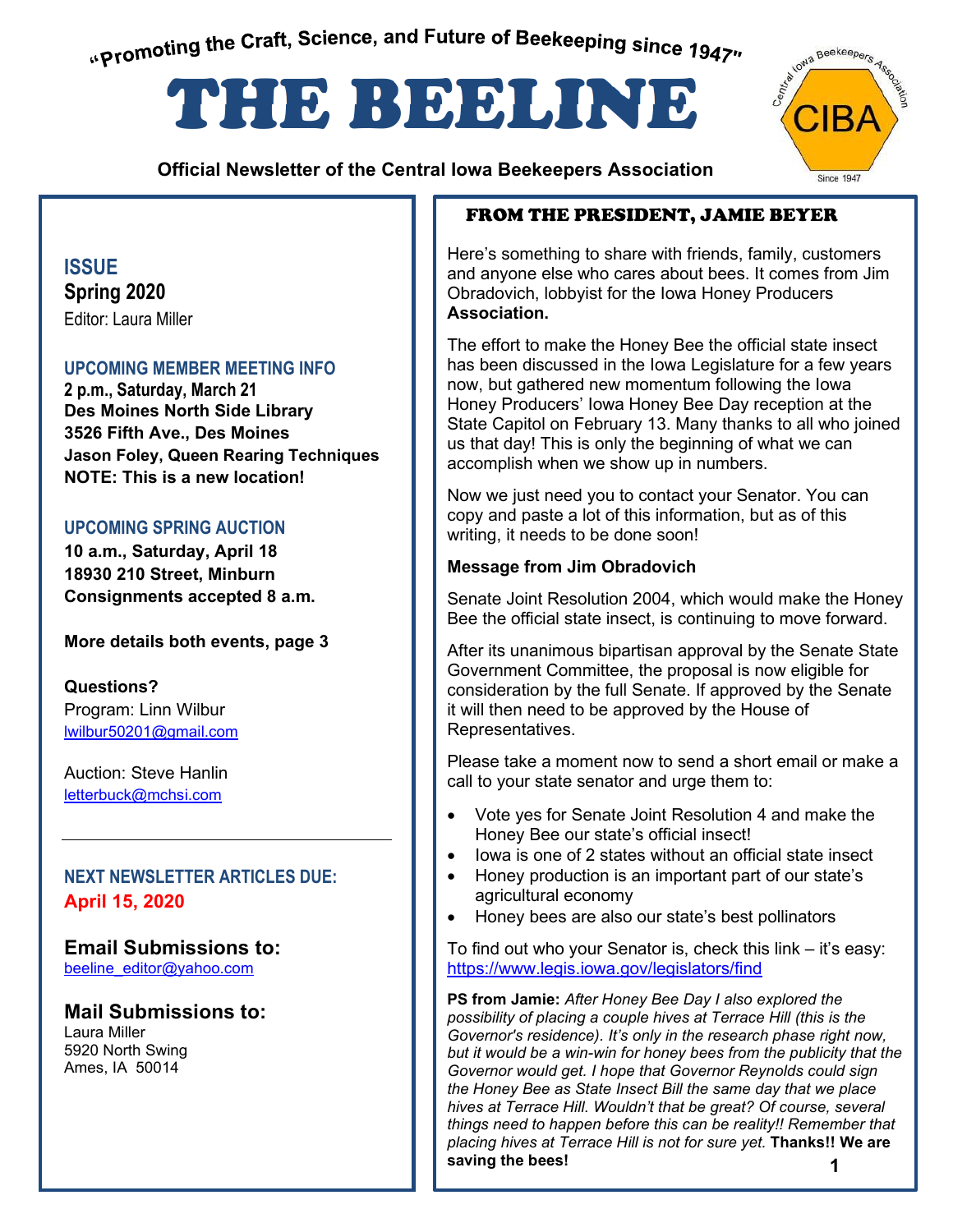| <b>THE BEELINE</b>                                         | $\ldots$ 1                |
|------------------------------------------------------------|---------------------------|
| <b>Editor's Document Navigation Tips</b>                   | . 2                       |
| <b>CIBA Business</b>                                       | 3                         |
|                                                            |                           |
|                                                            |                           |
|                                                            |                           |
|                                                            |                           |
| Call to Action                                             | . 4                       |
|                                                            |                           |
|                                                            |                           |
| Iowa Department of Agriculture and Land Stewardship News   | . 5                       |
|                                                            |                           |
| <b>Committee Updates</b>                                   | . 6                       |
|                                                            |                           |
|                                                            |                           |
| The Queen's Corner                                         | $\ldots$ . $\overline{7}$ |
| <b>CIBA Member Contributions</b>                           | . 8                       |
|                                                            |                           |
|                                                            |                           |
|                                                            |                           |
| Cover Crops Become Bee Pastures in Almond Groves           | 11                        |
| From the Editor, Laura Miller                              | 13                        |
| <b>CIBA Annual Beekeeping Equipment Auction</b>            | 14                        |
| Central Iowa Beekeepers Association (CIBA) 2020 Membership | 16                        |
| <b>CIBA Leadership and State Organizations</b>             | 18                        |

### <span id="page-1-0"></span>Editor's Document Navigation Tips

- 1. **Table of Contents**: Hover over any section of the Table of Contents, then hold the CTRL button down on your keyboard. This action will create a pointing finger image - press the left button on your mouse on any section of the Table of Contents to go directly to that section.
- 2. **Document navigation**: No matter where you are in this document, if you press the CTRL + Home buttons on your keyboard concurrently, the action will take you to the top of the *BEELINE*. You can then scroll to page 2 to gain access to the Table of Contents to navigate the entire document using guidance in bullet number 1.

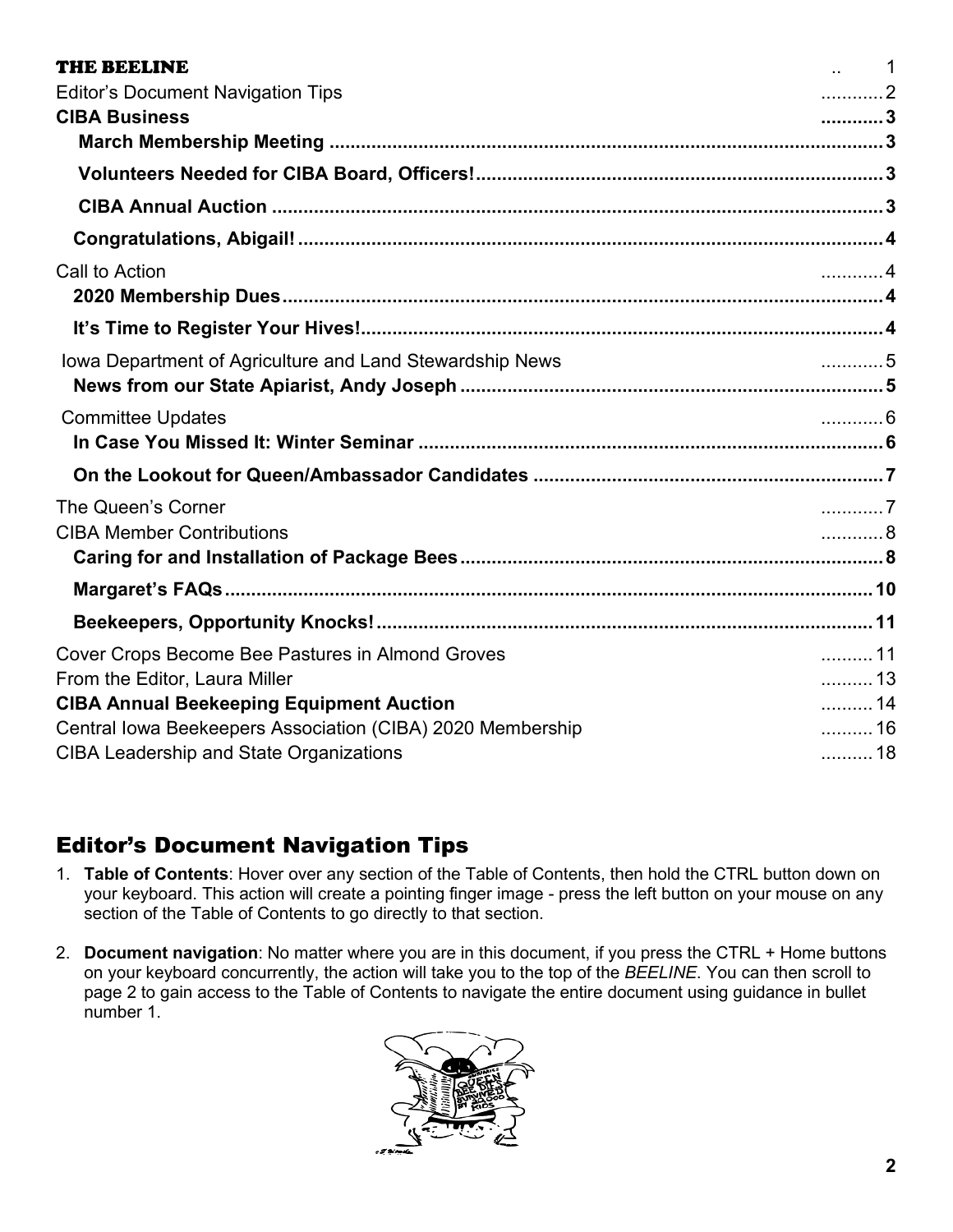<span id="page-2-0"></span>

<span id="page-2-1"></span>

| When:    | <b>Saturday, March 21</b>                                    |
|----------|--------------------------------------------------------------|
| Time:    | 2 p.m.                                                       |
| Where:   | Des Moines North Side Library, 3526 Fifth Avenue, Des Moines |
| Topic:   | <b>Queen Rearing Techniques: Hillbilly to Commercial</b>     |
| Speaker: | Jason Foley, Foley's Russian Bees, Indianola                 |
|          | NOTE: This is a new location for a meeting!                  |

Jason will give us a close look at queen rearing from easy, small-scale applications to the technical details of commercial production. He owns Foley's Russian Bees and Honey Hollow Apiary & Gardens LLC. He also is director of District 5 for the Iowa Honey Producers Association and is a certified master beekeeper. His primary occupation is breeding queens, shipping them all over the United States. Jason became a beekeeper in 2005 with a single hive and a nerdy curiosity. Within a couple years, he did his first grant project and received training in instrumental insemination under Sue Cobey. He enrolled in the University of Florida's master beekeeper program and received his certification in 2016. He received UF's "Beekeeper of the Year" award in 2015, 2016, 2017 and 2018. Check out his website: [www.russianbee.com](http://www.russianbee.com/)



The business meeting starts at 2 p.m., including election of officers and directors, followed by Jason's talk.

<span id="page-2-2"></span>

### **Volunteers Needed for CIBA Board, Officers!**

Our annual election of officers and directors is set for the March 21 CIBA meeting. If you have an interest in serving as a director or an officer now is the time to step forward! CIBA is only as strong as the volunteers who make the association function. Don't let not having served in similar roles deter you; your enthusiasm and willingness to help go a long way in making CIBA successful. Please contact Linn Wilbur (515.382.4882 or [lwilbur50201@gmail.com](mailto:lwilbur50201@gmail.com)) for more information. Thanks!

<span id="page-2-3"></span>

| When:  | <b>Saturday, April 18</b>                           |
|--------|-----------------------------------------------------|
| Time:  | 10 a.m. (auction; accepting consignments at 8 a.m.) |
| Where: | 18930 210 Street, Minburn                           |

**It's time to consign!** Committing to consign does not require a list of the items you are consigning, but the sooner we know the items you have to sell, the better we can advertise, and the better your opportunity to sell your beekeeping equipment. CIBA members who commit to consign by March 1 will be awarded a 10% consignment fee, which is a reduction from the standard consignment fee of 15%. After March 1, CIBA member consignors will be charged a 15% consignment fee. The reduction in the consignment fee is NOT available to non-CIBA members.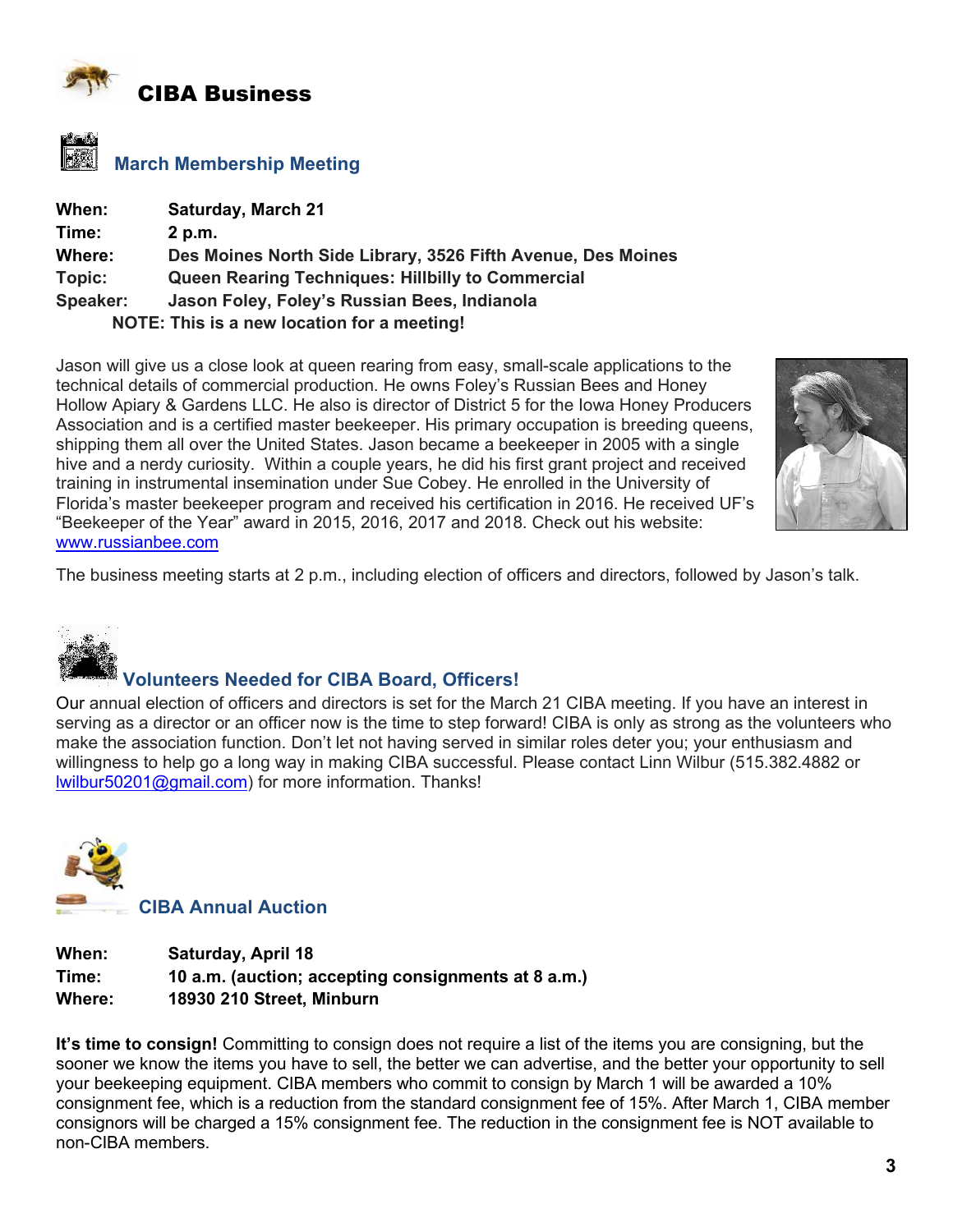*As you put away items or clean your supplies, start a list of what you want to bring to the auction.* 

**Inspection!** All combs and certain equipment will be inspected by the State Apiarist or designees starting at 8 a.m. the day of the auction. (Rejected equipment/comb must be removed from the premises immediately.)

**Concession Stand:** Calling all cooks and bakers! As in the past there will be a concession stand at the auction. Proceeds from the stand funds our Honey Queen/Honey Ambassador program. Please let us know if you would like to help with food items, and how you'd like to assist.

Check out our 2-page flyer near the end of this newsletter. If you need more information, contact Steve Hanlin at [letterbuck@mchsi.com.](mailto:letterbuck@mchsi.com)

### <span id="page-3-0"></span>**Congratulations, Abigail!**

Abigail Kelly, who served as CIBA's Honey Queen last year, has moved on to become the 2020 Iowa Honey Queen for the Iowa Honey Producers Association. To thank Abigail for her wonderful work, CIBA President Jamie Beyer presented her with bee-themed gifts designed and constructed by CIBA member Ann Wilbur, and a \$250 John Johnson Youth Scholarship during the annual CIBA Winter Seminar January 18 in Grimes. Abigail will be attending college in Iowa next fall. **Thanks, Abigail, for all that you do!** 





<span id="page-3-1"></span>

### <span id="page-3-2"></span>**2020 Membership Dues**

Time really does fly, and it is that time of year again to determine if you want a single or a family CIBA membership. Membership in CIBA runs on a calendar year, January 1 to December 31. If you have not done so already, membership for 2020 is now due. We've included a membership form with this *BEELINE* edition. Dues are as follows:

- \$10 for a Single Membership
- \$15 for a Family Membership whereby members are residing at the same address
- Waived for a new beekeeper taking a Central Iowa beekeeping class this year

As a reminder, you must be a current member to participate in the election of officers and directors at the March meeting. Membership forms will be available at the March CIBA meeting or you can send your payment (checks should be made payable to CIBA), with a completed membership application form, to:

Valerie Just 4609 Crestmoor Drive Des Moines, IA 50310



#### <span id="page-3-3"></span>**It's Time to Register Your Hives!**

Whether you're new or a veteran beekeeper, now is the time to register your hives – or renew your hive registration – on the state's sensitive crops directory.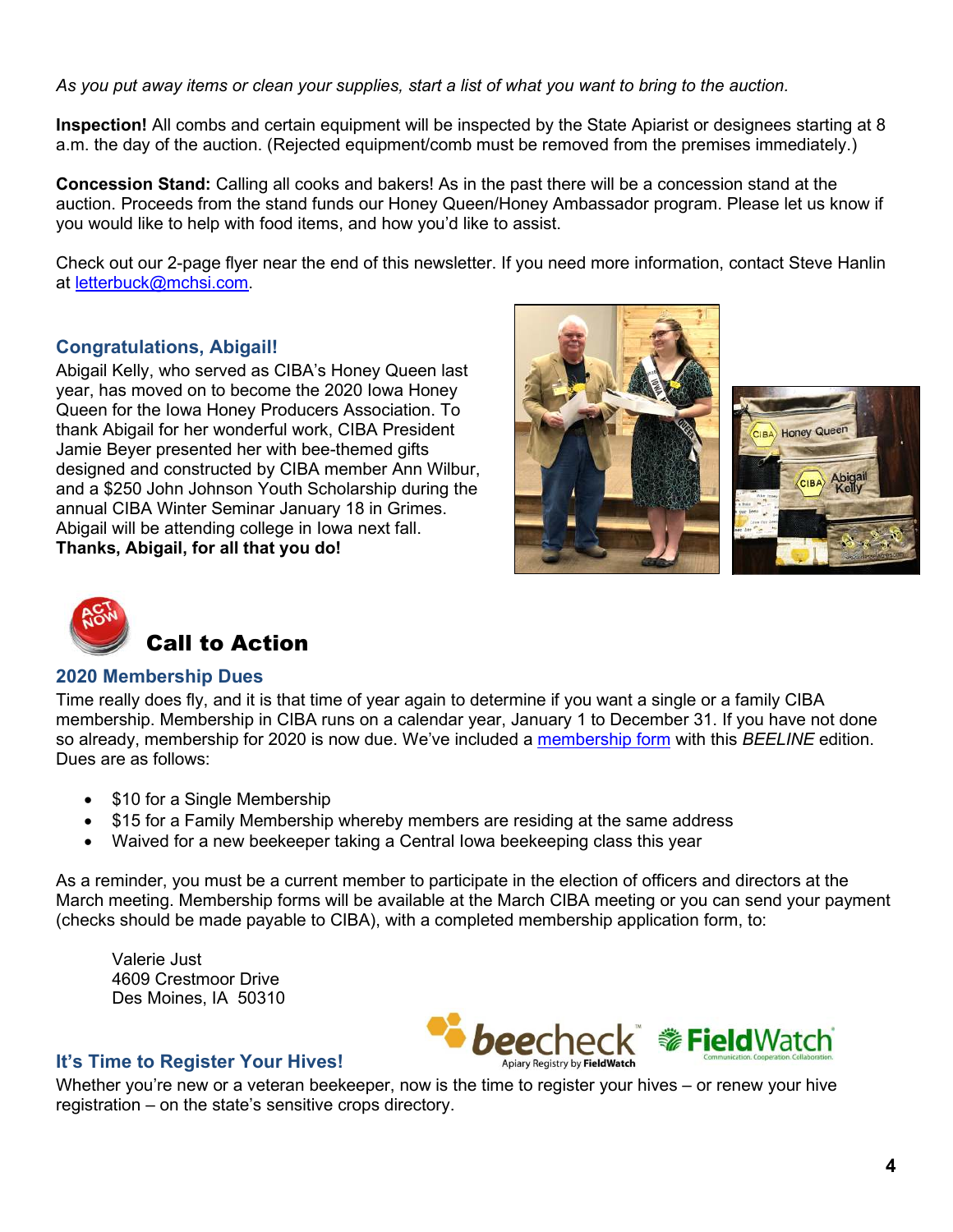Since 2016, the Iowa Department of Agriculture and Land Stewardship (IDALS) has partnered with the nonprofit company FieldWatch™ Inc. to provide online registry tools for sensitive crops, including beehives. Iowa code limits and restricts the timing of commercial applications of pesticides that are toxic to bees within one mile of beehives registered on the state's sensitive crops directory. According to the rule adopted in 2009, applicators can apply chemicals near registered hives only before 8 a.m. or after 6 p.m. Applicators are not required to contact the hive owner.

Beekeepers can choose to register either on DriftWatch™ or BeeCheck™ -- both are part of FieldWatch. Registration is free, but all registrations expire each year on March 31. Users are required to annually renew registrations to confirm that the hives are still active, and to validate the location and number of hives.

#### **If already registered**

If you are already registered, you should have received a reminder email from **FieldWatch Customer Service**. In that email is a hyperlink to the website to renew your registration. If you haven't already done so, search your email for FieldWatch and take a couple minutes to complete the renewal.

If you cannot find your email sent by FieldWatch Customer Service, go to their website: [www.fieldwatch.com](http://www.fieldwatch.com/) or send a message to [info@fieldwatch.com.](mailto:info@fieldwatch.com)

#### **If not registered**

If you have not registered your hives, access DriftWatch at: On the right-hand side will be "Don't Have an Account" – select "Beecheck – Map My Apiaries" option.

A new BeeCheck app is available for both iPhone/iOS and Android/Google users. The app can be used to add hives in the field, move hives by GPS, or move hives to other states for pollination, including California. Download the app for your phone and then check on your account.

#### **Ordering signs, flags**

DriftWatch sells field signs and beehive flags for beekeepers to use near approved apiaries. These signs can be ordered when you log into your FieldWatch account.

IDALS also sells 12X18-inch aluminum "No Spray" signs for apiaries. They can be shipped to you or picked up at their downtown Des Moines office. You can call the office at 515.281.7656 for questions about picking up signs. To order, go to the IDALS website:

<span id="page-4-0"></span>[www.iowaagriculture.gov/Horticulture\\_and\\_FarmersMarkets/sensitiveCropDirectory.asp](http://www.iowaagriculture.gov/Horticulture_and_FarmersMarkets/sensitiveCropDirectory.asp) and click on the "Order Field Markers" in the right-hand column.



### Iowa Department of Agriculture and Land Stewardship News

### <span id="page-4-1"></span>**News from our State Apiarist, Andy Joseph**

Hello from indoors. As I write this, the Iowa Honey Bee Day event is planned for tomorrow morning at the Capitol. Forecast of -6 $\degree$ F for the morning, I believe the coldest of the year. Right now I just keep thinking, "I hope my truck starts"! It always does… I'm looking forward to seeing several of you there. It has been a good time these last couple years, and it creates a great presence of our beekeeping industry down among the legislators.

Tons of thanks to Jamie and all involved! It's been neat to see the IHPA Facebook updates of cities across Iowa which have signed onto the proclamation in celebration of Honey Bee Day as well.

I still don't have any great insight into how our bees are wintering across the state, but from what I've been hearing, things are going pretty well, overall, so far. Losses seem relatively few. Deadouts I've seen personally seem to be mite-related over anything else. These last couple winters have been fairly rough. We still have a ways to go but even if our loss numbers double over the next 6 weeks or so, I think we'll still come out better than 2018 and 2019! …That observation is both encouraging and depressing depending on your perspective. It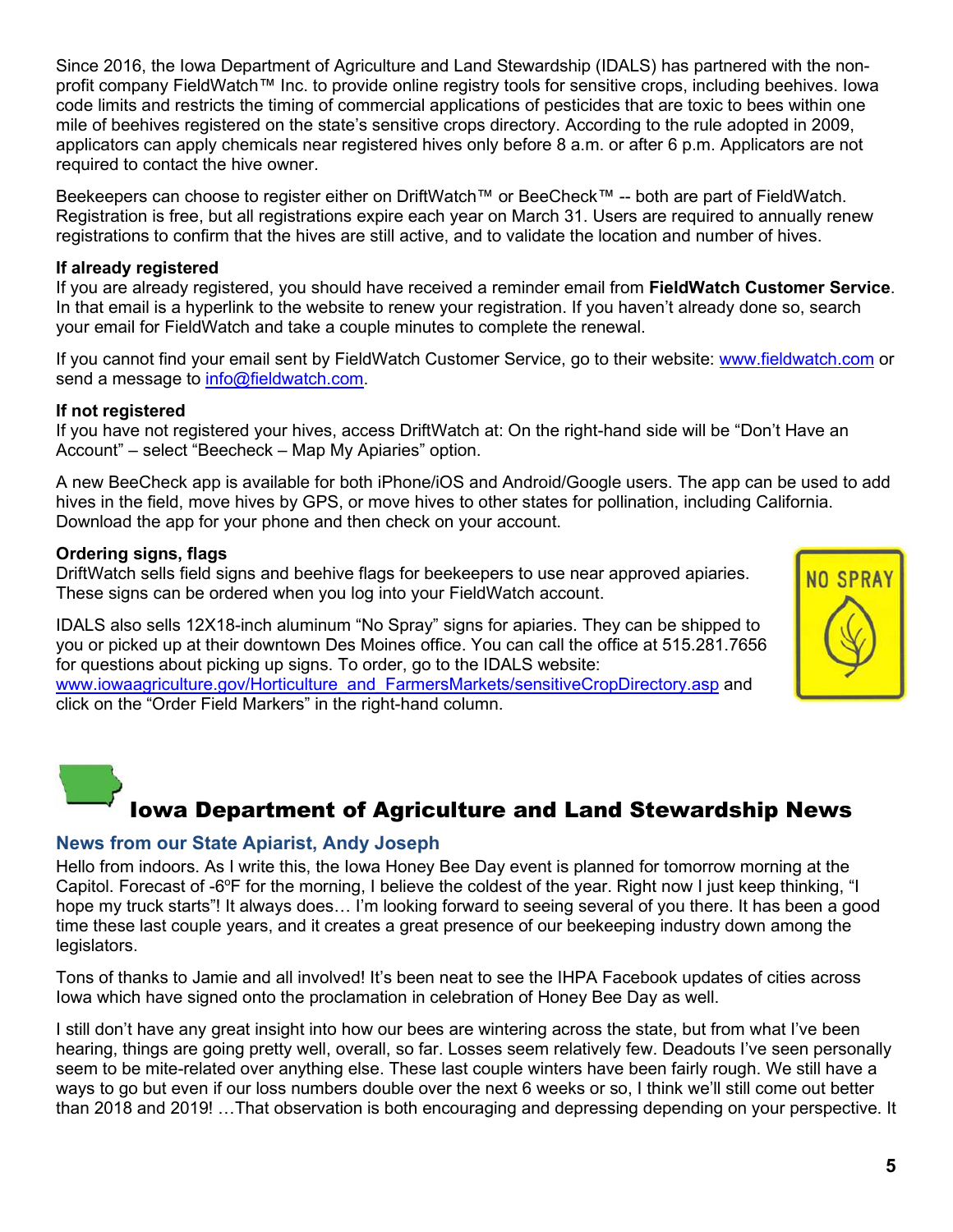would be incredible to catch a decently early spring and open boxes of well-wintered bees all ramping up nicely.

Beginner bee courses are coming along nicely. The amount of new interest in beekeeping never ceases to amaze. Welcome to any new *BEELINE* readers! I've visited several classes here and there and have been impressed with the enthusiasm and interest in getting started off right. We have a lot of good course instructors dedicated to helping new beekeepers succeed. There sure is a passion (and obsession) in practicing beekeeping that goes beyond other industries and interests.

The CIBA winter meeting went really well – despite nature trying its hardest to squash the event. I was sad to miss Larry Connor. I always enjoy what he has to share, and I really like checking out everything new from Wicwas Press. His flight plans were nothing but delays and cancellations but at least his books made it to Iowa!

Thank you to Dr. Wu-Smart and Sheldon Brummel for making the trip and presenting their work. The Great Plains Master Beekeepers program sounds excellent, and I'd certainly encourage anyone to check it out. Master Beekeeping Certification is all about becoming a proficient, successful beekeeper regardless of scale, becoming a leader in the local beekeeping community, and becoming a knowledgeable and confident instructor, speaker and media contact. This program seems like a really nice framework to develop these skills and talents. I'm excited to see it take off.

Here's to a great Iowa Honey Bee Day and an early Spring!

<span id="page-5-0"></span>

### <span id="page-5-1"></span>**In Case You Missed It: Winter Seminar**

*Submitted by CIBA Program Committee* 

The day-long CIBA Winter Seminar in Grimes on January 18 happened, but not at all how it was planned. Mother Nature intervened with a massive snowstorm that hit the Midwest.

Our morning speaker, Dr. Larry Connor from Wicwas Press based in Michigan, was stranded in Chicago Friday due to flight cancellations. Thankfully, Dr. Judy Wu-Smart and Sheldon



Brummel from the University of Nebraska-Lincoln were able to travel Saturday morning without incident. We delayed the seminar for an hour to allow the facility to clear snow and to provide more time for travel. Dr. Wu-Smart stepped up for an additional late morning talk, and to kick off the seminar CIBA President Jamie Beyer presented on a topic he had given earlier via webinar to the Nebraska Beekeepers Association.

A big thanks to our State Apiarist Andy Joseph, who came prepared to talk if the Lincoln folks experienced travel troubles, and Jamie had a second talk if needed. We were scrambling late Friday evening around 10 p.m. when Dr. Connor called to let us know the bad news: his third flight of the day had been cancelled and there weren't any Saturday flights available until after the seminar.

Attendance, of course, was down due to the weather but approximately 70 percent of the registered attendees made it, about 90 people. Unfortunately, those who decided the weather was not worth the risk of travel tended to be those who came from the greatest distance. We did our best to keep attendees informed on Friday as the weather deteriorated but emphasized what we had stated previously: the seminar would go on if the Grimes Community Complex was open.

Overall, the seminar was a success. The evaluations were complementary on the speakers and the facilities. The food was great; we donated what that was not eaten of the catered lunch to the Grimes Fire Department and Ronald McDonald House and sent attendees home with the extra break treats.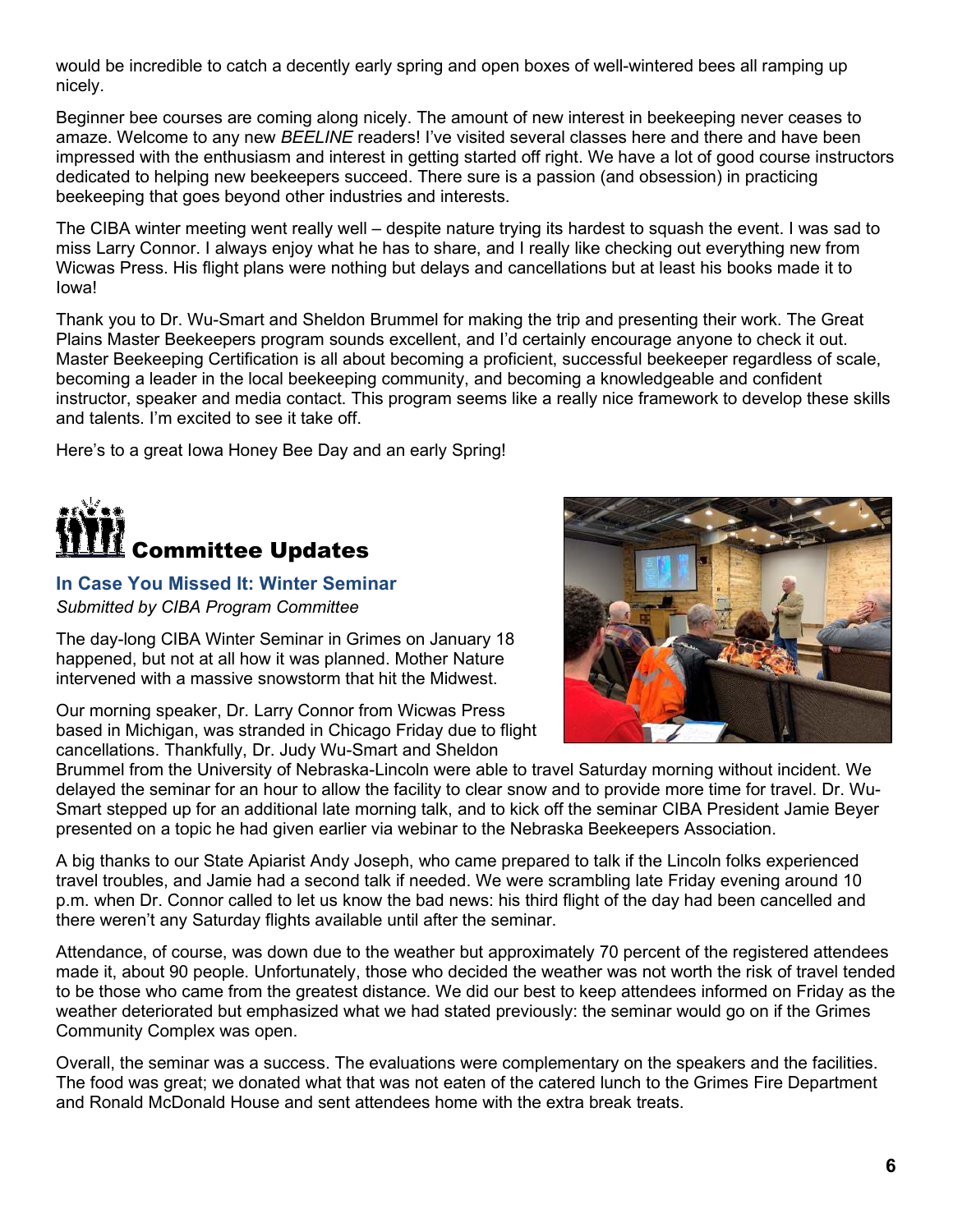Please thank the CIBA Program Committee, CIBA Food Committee and all the volunteers for their work that went into this, as well as CIBA directors and officers. What a shame we didn't get to hear Dr. Connor talk, but we had many of his books and other Wicwas Press publications available for purchase.

We don't have final figures for seminar costs yet, but a rough estimate indicates we should at least break even. We'll discuss this at our February 25 board meeting and try to reach a consensus about next year's event.



### <span id="page-6-0"></span>**On the Lookout for Queen/Ambassador Candidates**

*Submitted by Susan Kelly, Queen/Ambassador Committee Chair* 

Happy Spring from eastern Polk County! At this time we usually would be talking about nominations for the Central Iowa Honey Queen, but we have switched up the calendar for nominations and appointment of a new queen. Applications were due December 1 and we received one application. The queen committee and a few others interviewed her in early January and offered her the position. Unfortunately, she was not able to accept and while we are disappointed, we wish her the best in the future.

CIBA is always keeping an eye out for good Queen or Ambassador candidates. The 2021 Central Iowa Honey Queen or Ambassador will be someone age 16-20 by January 1, 2021, with a passion for beekeeping, honey and other products of the hive and promoting them throughout central Iowa. She or he should live in central Iowa. Applications will be accepted beginning September 1.

If you receive the *Buzz* newsletter from the Iowa Honey Producers Association, keep an eye out for Carol Vannoy's articles on growing your queen program. She shared wonderful suggestions in the February issue that were a challenge to me personally.

I want to thank queen committee members Julie Sander, Arvin Foell and Abigail Kelly and also Valerie Just and Jamie Beyer for their help in updating the CIBA Honey Queen guidelines for 2020 and for helping with the queen interview in January. You have made being queen committee chair a breeze.

I hope to see you all at the March CIBA meeting at the Northside Library in Des Moines! You can reach me at [CIBAQueenChair@gmail.com](mailto:CIBAQueenChair@gmail.com)

<span id="page-6-1"></span>

*Submitted by Abigail Kelly, 2020 Iowa Honey Queen/2019 CIBA Honey Queen* 

**Happy March!** I attended the CIBA Winter Seminar on January 18 and despite the snowy weather, it was a wonderful day to learn from amazing speakers and meet beekeepers. I had the privilege of moderating the afternoon session. My favorite speaker of the day was Dr. Judy Wu-Smart, an interesting and



informative presenter. I enjoyed learning about the Great Plains Master Beekeeping Program, which sounds like a great way for any beekeeper to continue to grow his or her beekeeping skills. Jamie Beyer did a great job filling in when one of our guest speakers was unable to make it due to the weather. During the morning session, CIBA President Jamie Beyer presented me with the John Johnson Honey Queen Scholarship and three honey queen-themed bags made by Ann Wilbur. Thank you, CIBA, for the scholarship and bags! I plan to put the scholarship toward college expenses next fall. *[PHOTO: Abigail and Dr. Judy Wu-Smart]*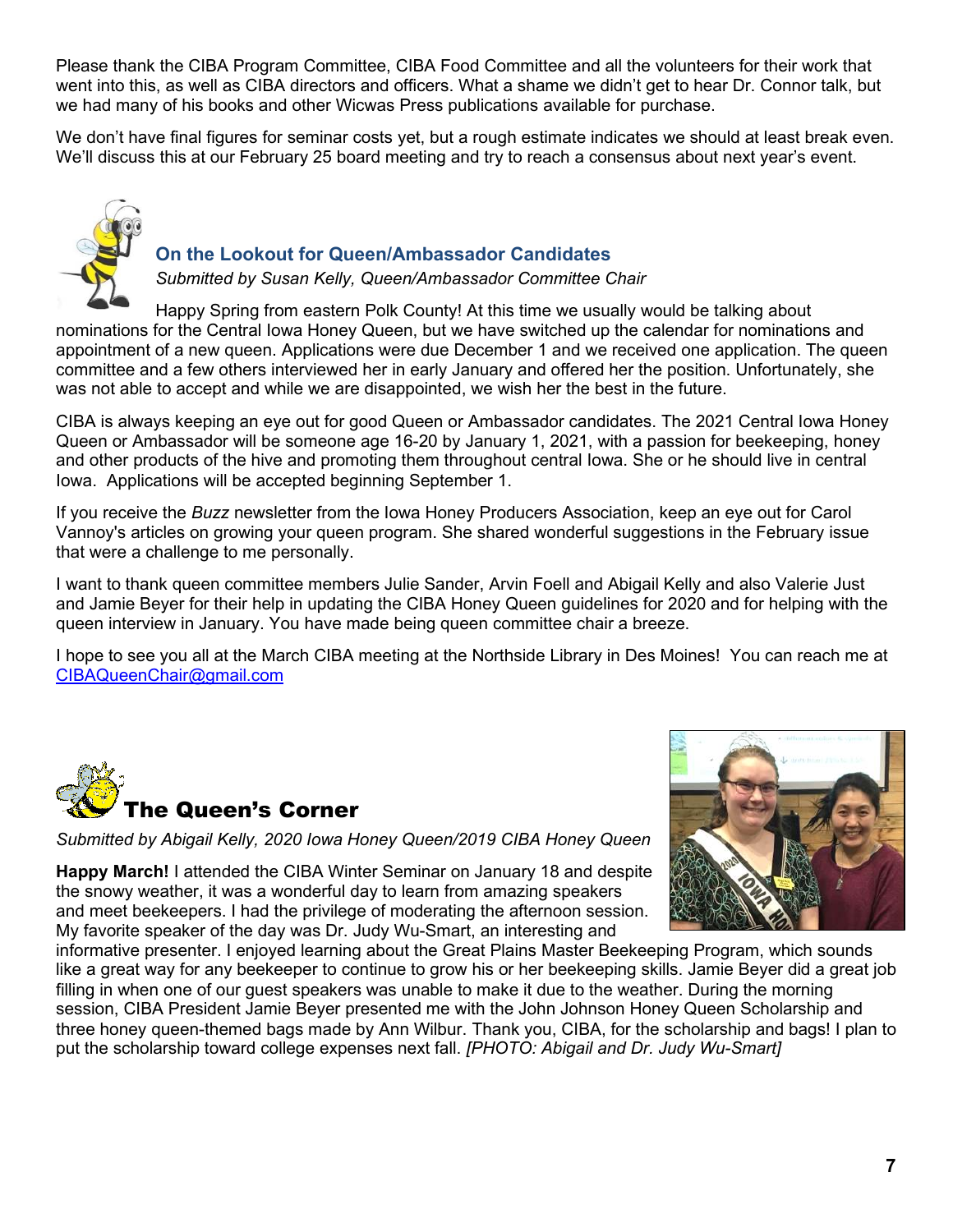### <span id="page-7-0"></span>CIBA Member Contributions

### <span id="page-7-1"></span>**Caring for and Installation of Package Bees**

*Submitted by John Johnson, CIBA and IHPA past president* (Editor: from an ongoing series of teaching articles used by John over the years)

Package bees are easily transported by automobile. While in transit they need a temperature of approximately 60 to 70°F. Package bees can smother or chill if they are placed in a tight, hot or cold location. The inside of an automobile or cab of a pickup where temperature is in the  $60^{\circ}$ F range is about right.

Soon after the bees arrive at their final destination and while still in the screened wire cage – feed them. Prepare a mixture of 1/2 clean water and 1/2 table-quality sugar.**\*** Using a spray bottle, spray the sugar solution on the package screen. It will disappear quickly. Give a second feeding.



Get the bees from their package into their hive the same day you get them, if possible. If you need to keep them in the package overnight or for a day or two, place them where the temperature is in the  $60-70^{\circ}$ F range and out of bright light. Feed sugar water every 8–10 hours until hived.

It is preferred that bees be hived when the outside temperature is 50°F or warmer. It is best to hive them during late afternoon. **Do not hive them after dark.**

### **Hiving package bees**

Have the hive in which package bees will be placed ready before you plan to hive them. Equipment needed is: bottom board, hive body, 8-10 frames of foundation or drawn comb (preferred), inner cover, outer cover, entrance reducer, hive stand, feeder bucket with sugar water and a second empty hive body or something similar to enclose the feeder bucket. Of course, a frame or two of good honey is the best feed for package bees but beginning beekeepers will rarely have combs of honey available.

### **To install the bees into hive, proceed as follows:**

- First, with the spray bottle feed the bees the 1:1 sugar solution.
- Remove four frames from the center of the hive body in which the package bees will be placed.
- With moderate force, bang the package of bees on the ground. This disorients the bees and keeps them in the screened package after the cover and feed container are removed.
- With your hive tool, pry the cover off the feeder can and remove the feeder can and queen cage.
- Place the queen (in her cage) in your pocket or some warm, safe place.
- Hold the package of bees over the center of the hive body. Shake it until all the bees are out of the screened package. Most of the bees will fall out of the package into the hive. A few will fly around, but they will find their way into the hive in due time.
- Wait a few minutes for the bees to begin climbing onto the frames of foundation or drawn comb.
- Replace the four frames you previously removed in a step above.

### **Then install the queen in the hive:**

- $\bullet$  If your queen came in a wooden cage, remove the cork from the candy end of the queen cage. If you receive a California-style queen cage, you may need to remove the cork and place the black plastic candy filled tube in its place.\*\*
- Using a medium-sized nail, poke two or three holes completely through the queen cage candy (this will allow the queen to released sooner). Be careful not to injure the queen.
- Next, in the middle of the hive spread two frames apart and with the candy end down and the screened side of the queen cage facing the front or back of hive, lodge the queen cage tightly between the two frames – preferably slightly towards one or the other ends, so that it is not directly under the middle of the inner cover, where you will be feeding the bees and sugar water will be dripping down.**\*\*\***
- **The screen side of the queen cage must be located so the bees have contact with the queen while they are in the process of eating the candy out and releasing her.** The queen cage must be lodged tightly in place so it does not fall to the bottom of the hive.\*\*\*\* **\*\*\*\***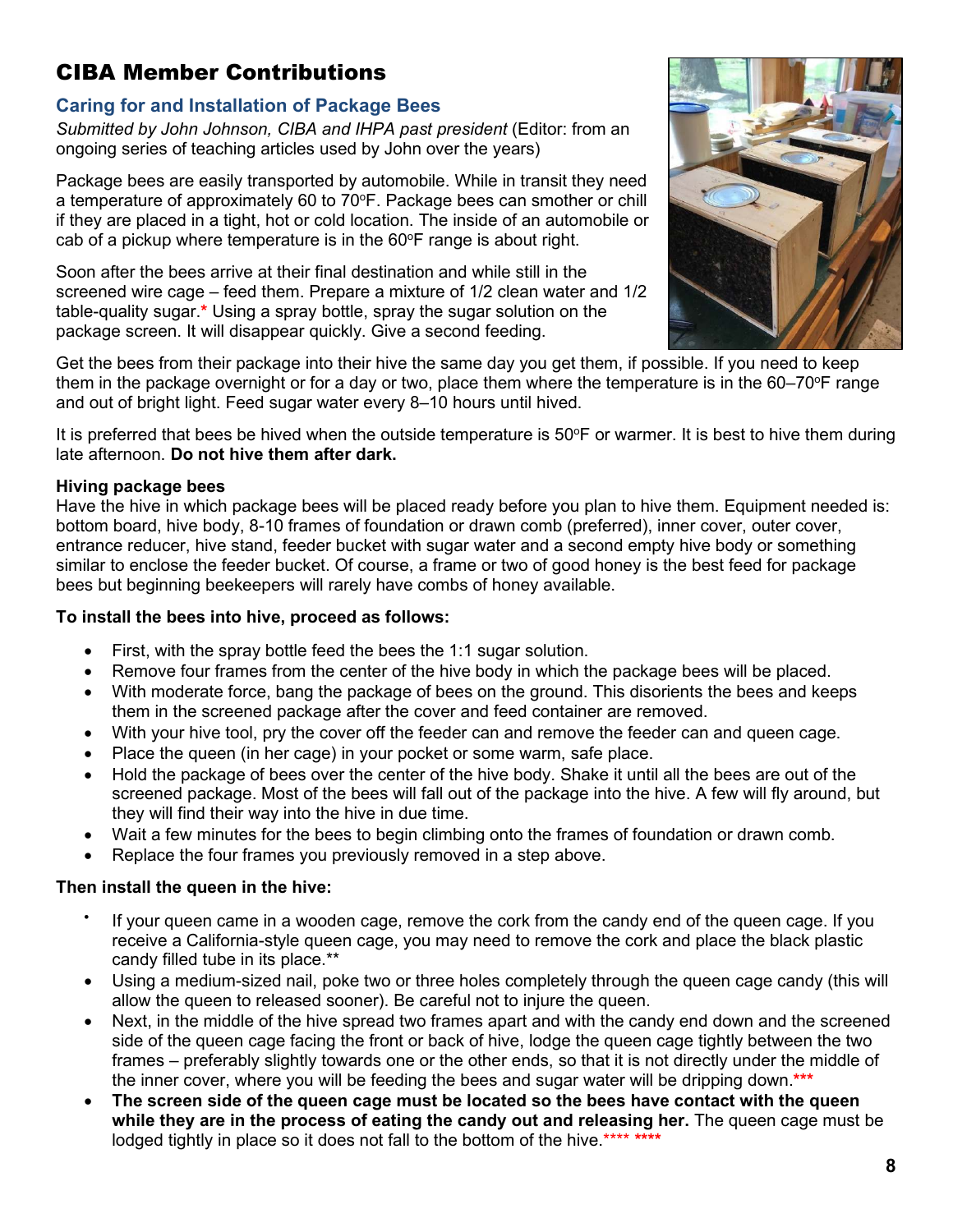If there are any bees left in the package that the bees came in, leave it on the ground in front of the hive. The bees will find their way out and into the hive. You usually can remove it the next day or so)

#### **Finish the installation:**

- Place the inner cover on the hive.
- Place the feeder container over the hole in the inner cover.
- Put an empty hive body or something similar around the feeder to keep it in place.
- Put the outer cover over the top of the feeder container and something heavy on top of the outer cover.
- Put the entrance reducer in place.
- **Do not disturb the hive for five days.**
- After five days, the queen should be out of the cage. If she is not, using a nail, remove the remaining candy and place the queen cage back where it was previously located. She is now free to move out of the cage and will do so.
- If you have started the hive on foundation only, the bees should be building comb (cells) and the queen will lay eggs as soon as cells are available.

#### **After the acceptance period**

It is essential that feed be continually kept on the bees until you are sure they have stored enough to maintain themselves. Thus, check and refill the feeder container every several days.

If, after the release period, you see that the bees are not taking sugar water, it may indicate an issue with the queen. Check the hive, looking for eggs. **You do not need to find the queen to know the colony is queen right.** Once you find eggs you can stop looking, close the hive. The presence of eggs shows that the queen was laying within the last 3 days and the hive is more than likely OK.

Do not let the feeder container be empty as long as the bees need feed. Continue to feed the bees as long as they use what you provide. When adequate nectar from plants is available, bees will no longer take sugar water and you are through feeding. Remove the feeder container and the extra hive body.

**Editorial comments:** *\* This is a 1:1 sugar solution: 1-gallon water to 8 pounds table sugar. If heating the water, do so before adding the sugar and do not heat it after adding sugar.* 

*\*\* Your queen should be the only bee inside the queen cage. All attendants (worker bees) if they are with the queen should be removed prior to placing the queen in the hive. Usually only an issue if queen is supplied separate from the box of bees.* 

**\*\*\*** *If there is not enough space with all the frames in the hive, remove an outer frame from the hive and leave it out until you remove the queen cage, which will be many days later. The need to do this depends on the style of wooden cage the queen is in and the width of your frames.* 

**\*\*\*\*** *If your queen comes in a plastic JZB-style cage, place the queen cage with the candy end down, below the*  bottom of the top bar of a frame, pushing it into the wax. Place it with the screened portions of the cage facing *the front and back of the hive just as described above for the wooden queen cages, not towards the wax, so the worker bees can communicate and feed the queen. Push the frames together so the other side of the queen cage is also embedded in the wax.* 



**Above:** A package of new bees; one type of queen cage; removing center frames to hive the bees; placement of queen cage in the hive. *[Photos by Laura Miller]*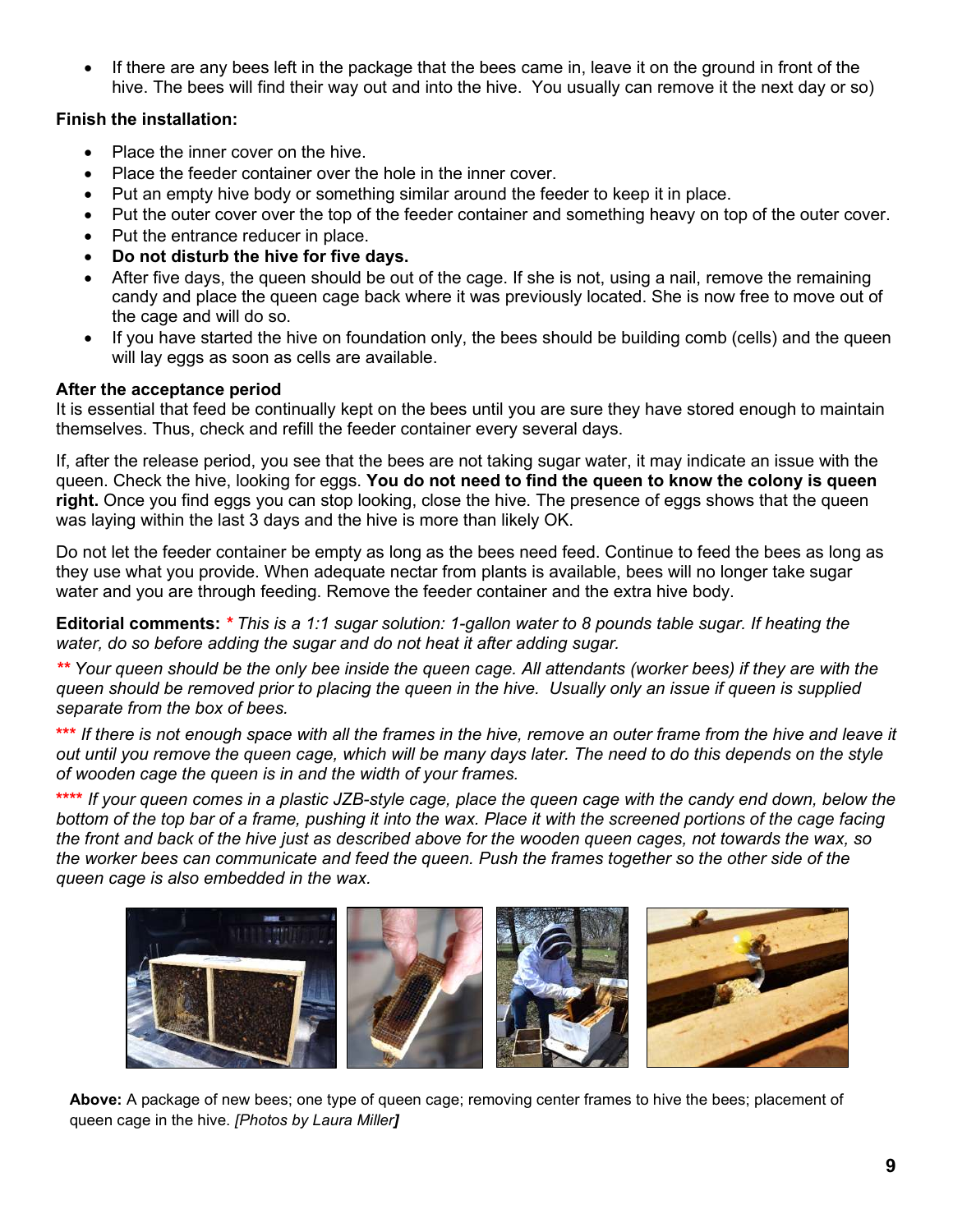### <span id="page-9-0"></span>**Margaret's FAQs**

*Submitted by Margaret Hala, CIBA Director* 

| <b>Question</b>                                                                                                                          | <b>Margaret Says</b>                                                                                                                                                                                                                                                                                                                                                                                                                                                                                                                                                                                                                         |  |
|------------------------------------------------------------------------------------------------------------------------------------------|----------------------------------------------------------------------------------------------------------------------------------------------------------------------------------------------------------------------------------------------------------------------------------------------------------------------------------------------------------------------------------------------------------------------------------------------------------------------------------------------------------------------------------------------------------------------------------------------------------------------------------------------|--|
| From where do I pull a frame to<br>check for eggs and larvae:<br>middle or side?                                                         | I'd suggest pulling frame 2 or 3 from one side and then work your way into<br>the middle, checking as you go. The queen is less likely to be that far to<br>the side unless it's mid-season, so you're less likely to roll her and possibly<br>kill her. To reduce the chance of rolling the queen always remove the<br>outermost frame and slide frames from that side into the open space<br>before lifting out those frames. The queen is seldom at the outside of the<br>hive; any bees you invariably roll taking out the first frame will be workers.                                                                                  |  |
| What happens if I do roll, injure<br>or kill the queen when I pull out<br>a frame of brood?                                              | Obviously, you just lost the cost of a new queen, and at least \$30 per<br>queen, plus shipping, you don't want to do that. You've also lost most or all<br>your honey production for the year, waiting for a new queen to be shipped,<br>the hive to make their own queen or the time and trouble to find and go get<br>a new one from somewhere, IF you can find one to go get. It's pretty much<br>like when your colony swarms---you lose production.                                                                                                                                                                                    |  |
| I installed a new queen about 4<br>weeks ago. She started laying,<br>but now I can find no eggs or<br>small larvae. What do I do<br>now? | After a month the breeder will not replace your lost queen, even though<br>she may not have been well bred enough to last the whole season. Or she<br>may have been injured in transport, who knows?                                                                                                                                                                                                                                                                                                                                                                                                                                         |  |
|                                                                                                                                          | First check to see if the bees have started a queen cell and if it's capped or<br>if there is a larvae in the cell. If not, order a new queen IMMEDIATELY, or<br>if you have more than one colony you can take a frame WITH EGGS from<br>another colony and put it in the queenless so they can make their own<br>queen. You will have lost honey production for the year, but may be able to<br>save the colony.                                                                                                                                                                                                                            |  |
|                                                                                                                                          | If you find multiple eggs laid on the side walls of the cells, then you have a<br>laying worker and the colony will not accept a queen. The laying worker or<br>workers give off a pheromone scent making the hive think they have a<br>queen. That's when you must shake all the bees out of the hive 20+ feet<br>away from that hive and put a new queen and frame of brood into the box<br>and hope for the best.                                                                                                                                                                                                                         |  |
|                                                                                                                                          | We've found (having about 5 colonies per yard) that replacing all the<br>frames from the drone layer colony with 1 frame of brood from the each of<br>the good colonies and introducing a new queen works. The brood from the<br>queenless colony can then be given to the queen right colonies to replace<br>those taken.                                                                                                                                                                                                                                                                                                                   |  |
| This is my first year keeping<br>bees and I understand that you<br>should use all wax or all plastic<br>foundation in a hive.<br>Why?    | Bees prefer wax foundation when drawing comb and in my experience will<br>ignore plastic waxed frames of foundation in a hive body when wax and<br>plastic are mixed. If wax-coated plastic foundation is offered, the bees will<br>draw it, but if you put on a wax foundation super on top of a plastic<br>foundation super the bees will draw the wax foundation first. There are now<br>plastic foundation with extra thick wax coating that are available (for more<br>\$), which may make this less of a problem. Once the frames are drawn out<br>you can intermix plastic and wax foundation frames in a hive without any<br>issues. |  |
| What are your beekeeping<br>recommendations for the<br>month of March?                                                                   | If you have overwintered colonies, you should have been or be getting out<br>to check for live colonies and feed them. More colonies die in March and<br>April than the rest of the winter combined.                                                                                                                                                                                                                                                                                                                                                                                                                                         |  |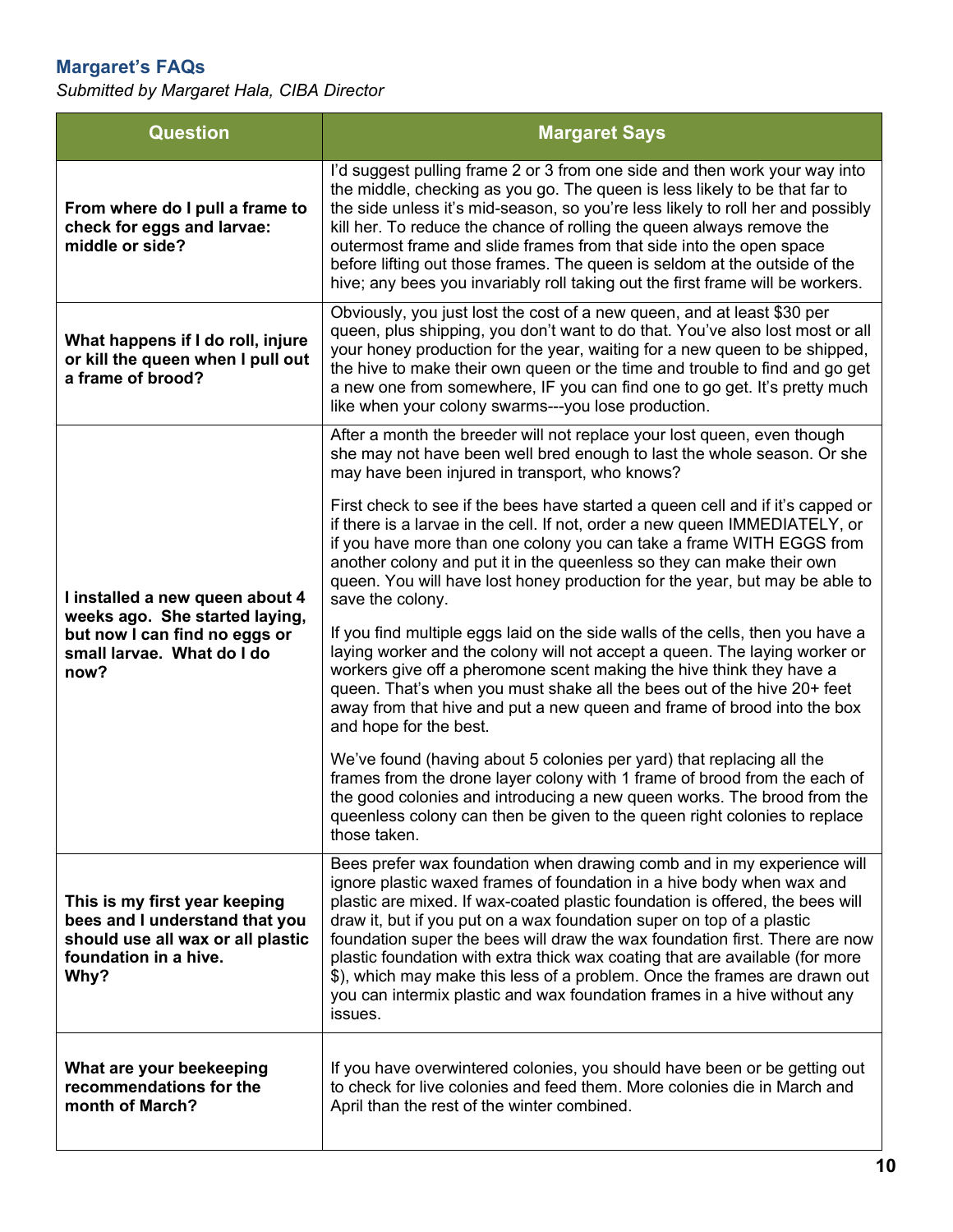### <span id="page-10-0"></span>**Beekeepers, Opportunity Knocks!**

#### *Submitted by Laura Miller, Newsletter Editor*

You might have seen the formal announcement in our last newsletter about the new Great Plains Master Beekeeping Program (GPMB) launched by Nebraska Extension (page 8, Winter 2019). But here's the real deal, said best by the program's director, Sheldon Brummel, at the CIBA Winter Seminar in Grimes:



#### **"We want to help bee-HAVERS become bee-KEEPERS."**

We all know the challenge of keeping our hives alive from year to year and this program is designed to do that, and more, by becoming a resource and network for Midwest beekeepers.

The new program includes beekeepers and beekeeping organizations from 5 states: Iowa, Nebraska, Kansas, Missouri and Wyoming. The program offers a way to become certified as a master beekeeper after completing a specified amount of coursework, field work and volunteer hours (similar to Master Gardener, Master Forester and Master Conservationist programs offered through cooperative extension).

Brummel said GPMB program fulfills obvious needs in the region, including:

- A high demand for instruction teaching vetted principles;
- Higher-than-average colony losses for many years;
- A diverse landscape where intense agriculture is practiced and use of agrochemicals;
- Wild weather fluxes in recent years, and
- Lack of bee extension professionals to address these needs.

In addition to training, Brummel said other goals of the new program are to 1) assemble resources for building knowledge among beekeepers, 2) strengthen ties between various beekeeping organizations, and 3) help everyone become better advocates for the beekeeping industry.

"We are building GPMB as a program, not an online-only bee school," he explained. "The purpose is to have in-person courses, relationships, and hands-on training."

Brummel encouraged beekeepers of all kinds – commercial, hobbyist and just plain bee-geeks – to join GPMB.

Enrollment is free. As a member you have access to online resources and you can attend Open Apiary sessions hosted by GPMBP and its partners. Members receive an email newsletter with news about new materials, topics of interest to Midwest beekeepers, and events throughout the region. It's free to become an Apprentice beekeeper; certifications as Journeyman and Master have more strict requirements and a testing fee.

Brummel also put in a pitch for partnering organizations – including local bee clubs. He said he hoped the partnership will help local clubs recruit members, volunteers and mentors, and have access to train-the-trainer opportunities and professional development. Organizations that currently offer beekeeper training can apply to have their courses certified by the GPMBP and advertised throughout the region. A strong network of beekeeping organizations also will help in rapid response to emerging pest problems and other issues.

The Iowa Honey Producers Association is a GPMB partner. CIBA President Jamie Beyer is a member of the GPMB Governing Committee.

Check out the GPMB program website: [gpmb.unl.edu](https://gpmbp.uni.edu/)

### <span id="page-10-1"></span>Cover Crops Become Bee Pastures in Almond Groves

SALT LAKE CITY – Jan. 15, 2020 /PRNewswire/ — As beekeepers from across the U.S. arrive in California for the annual almond pollination season next month, their hives will be placed in orchards soon to be teeming with white almond blossoms and, increasingly, blooming cover crops and wildflowers.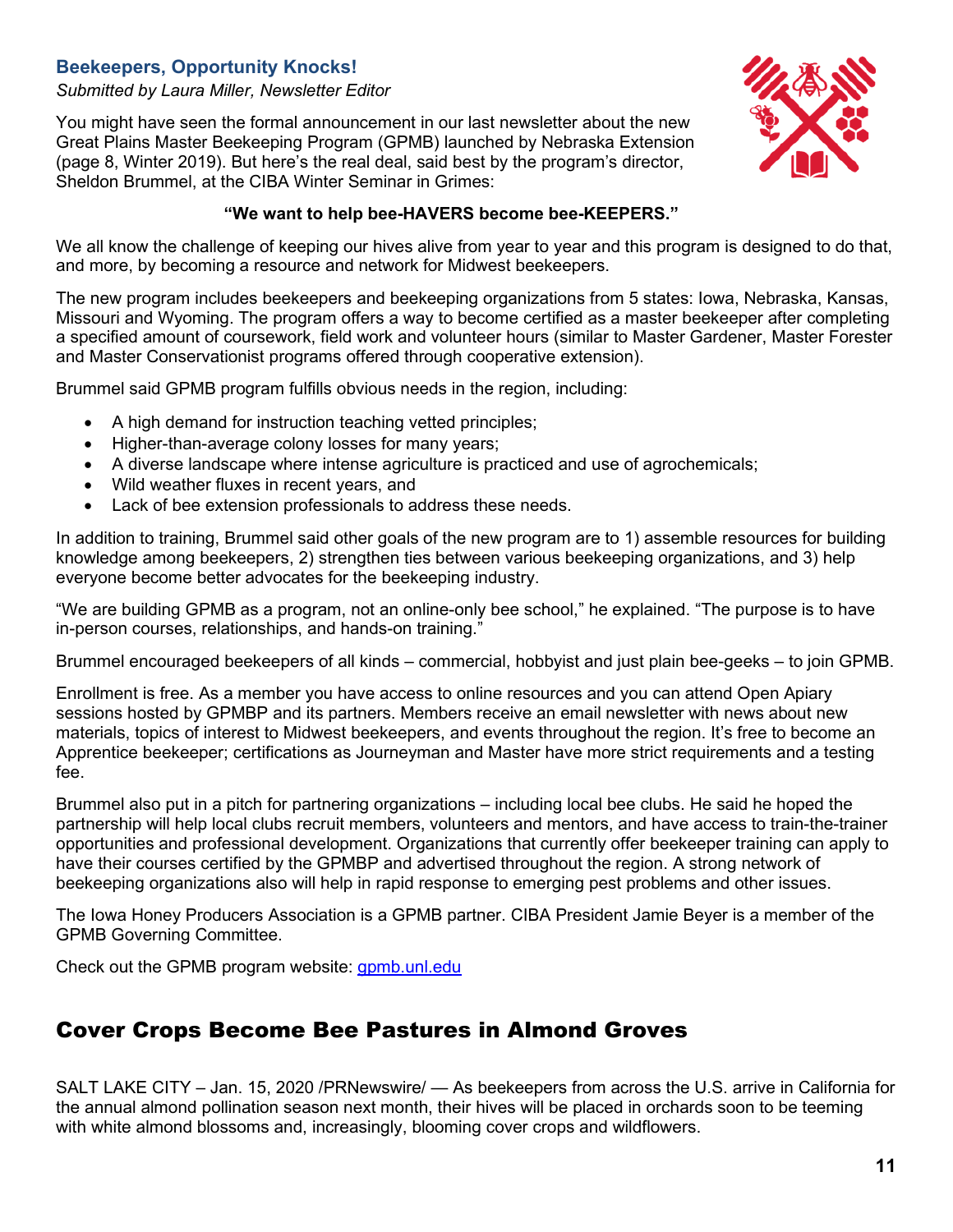Now in its 7th year, Project Apis m.'s (PAm) Seeds for Bees program has distributed nearly 40,000 acres of blooming plant seeds to California farmers, increasing the diversity, density, and duration of available bee forage while improving sustainability and soil health.

Yellow-blooming brassicas and bell beans provide a nutritional boost to pollinators while adding organic matter to the soil, fixing nitrogen, and retaining water in this Seeds for Bees® planting in Chico, California. PAm cover crops and seed mixes help "jump start" the hive prior to the almond bloom by creating a positive feedback loop.

"Almond pollen is 25% protein and provides all 10 of the amino acids their diets require so honey bees love it," said Billy Synk, Director of Pollination Programs for PAm. "When you add blooming cover crops or even hedgerows into the mix, almond orchards can provide sustained nutrition for pollinating honey bees and other pollinators."

Proper nutrition is a crucial part of honey bee health. A healthy diet helps mitigate damage from other health threats facing honey bees including Varroa mites, pathogens and pesticide exposures.

The Seeds for Bees mixes bloom at critical times of the year when natural forage is scarce but managed and native bees are active. While the mixes are designed to meet the nutritional needs of honey bees, they also provide habitat and nutrition for other pollinators and beneficial insects. Through research supported both by PAm and the Almond Board of California, studies have shown that these bee pastures are fully compatible with typical almond production practices and do not interfere with important farming activities like harvest.

Not only does this practice support beekeepers by providing more diverse nutrition for bees, it also brings benefits to farmers by adding organic matter to the soil, increasing water infiltration, reducing erosion, and providing a natural weed control.

"With a crop that relies primarily on honey bees for pollination, it is in almond farmers' best interest to ensure their orchards are a safe place for bees each spring," said Synk. "As we approach another pollination season, many almond farmers continue to be good partners as we develop and deploy collaborative solutions for healthier pollinators and a more secure food supply."

Providing technical assistance and free seed for farmers to plant cover crops in California's agricultural landscapes is just part of PAm's mission. In addition to the Seeds for Bees program, PAm also uses donated funds for applied research studies, for equipment bee research labs need, and provides graduate scholarships to support new bee scientists in their pursuit of science-based solutions. PAm is supported by a diversity of donors including beekeepers and growers, industry partners, and corporate sponsors. Learn more and donate at [www.ProjectApism.org/support-us.](http://www.projectapism.org/support-us)

"The challenges facing honey bees are complex and constantly evolving. Working together with organizations like the Bee Informed Partnership, the Almond Board of California, the Honey Bee Health Coalition and many more, along with many researchers, almond farmers and beekeepers, we can achieve far more collectively than we can separately," said Danielle Downey, executive director of PAm. "These collaborations, focused on research and data, communication and forage, are a critical component to the long-term sustainability of beekeeping and almonds."

#### **About Project Apis m.**

*Project Apis m. (PAm) is the go-to organization at the interface of honey bees and pollinated crops. Since 2006, PAm has spent more than \$8 million for research and projects to provide healthier bees, resulting in better pollination and increased crop yields for the grower, and lower losses and better honey production for the beekeeper. The group works closely with commercial beekeepers, growers, and top bee scientists. PAm funds research studies, purchases equipment for research*  labs and supports graduate students through scholarships to enhance honey bee health and *nutrition by putting forage on the landscape where bees need it most. Learn more at*  [www.ProjectApism.org](http://www.projectapism.org/).

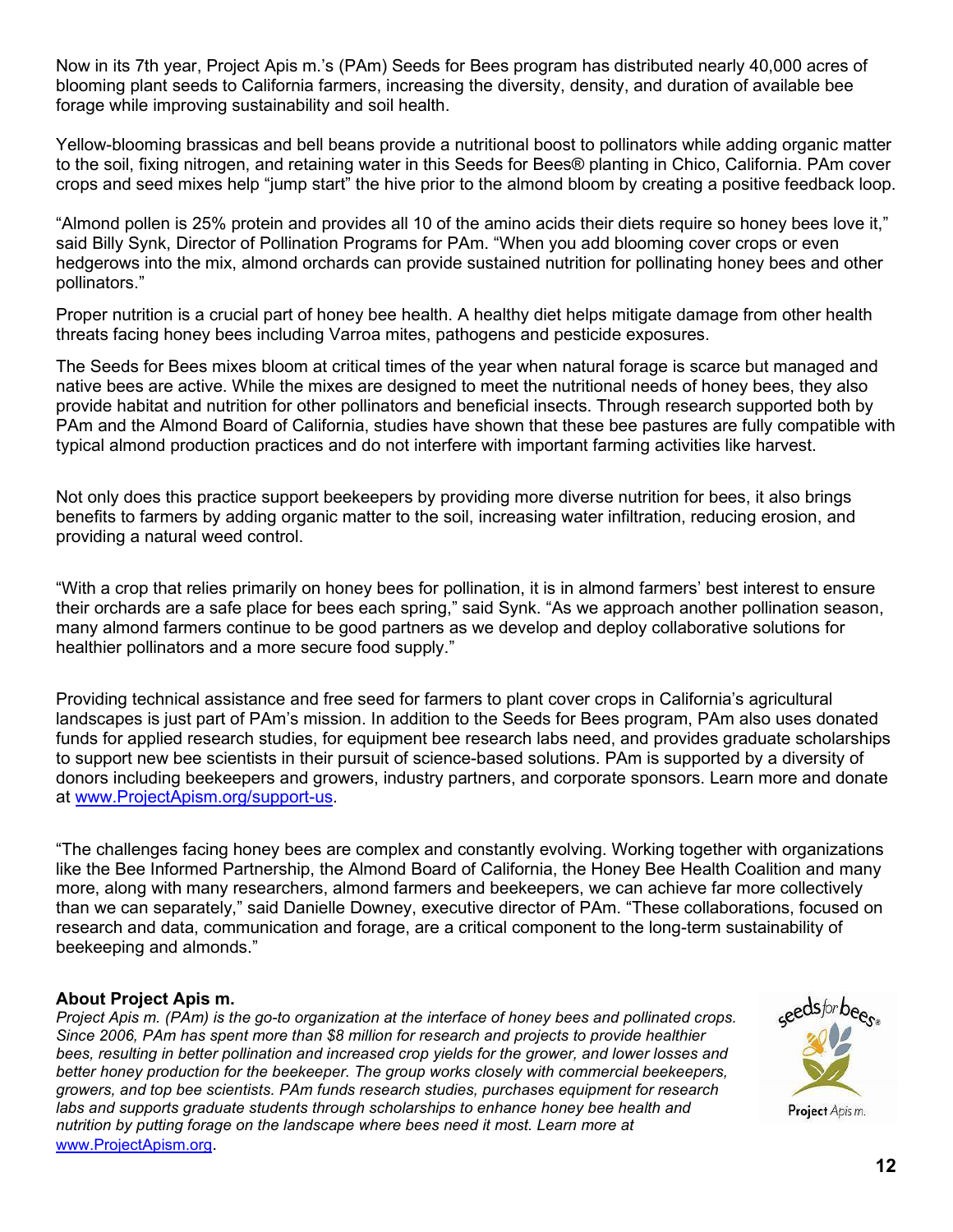### <span id="page-12-0"></span>From the Editor, Laura Miller

**Greetings from Story County!** This is my first newsletter to edit for the Central Iowa Beekeepers Association and here's my brief introduction.

I started keeping bees 10 years ago but I still feel like a newbie at this hobby. I joined CIBA several years ago so that I could receive your excellent newsletter. As you can imagine, it's with a bit of trepidation (and excitement) that I take on these duties. I hope I can measure up to the high standards that previous editors have set; the good thing is that I get to rub elbows with so many experts and beeks!



Like most of you, I've found my passion among honey bees. I love to learn about these amazing insects as well as share that with other people. I write a blog, [www.BeeLadyHoney.com](http://www.beeladyhoney.com/) – I have lots of great ideas but it's hard to find the time to post things. I enjoy giving presentations about bees and the importance of pollinators; young children and senior citizens seem to be my most enthusiastic audiences.

I'm a reporter by trade, retiring several years ago from the Leopold Center for Sustainable Agriculture at Iowa State University. I edited the center's quarterly newsletter, *The Leopold Letter*, for 17 years and discovered the need to care for and sustain our natural resources. I've edited other newsletters on a variety of topics – integrated pest management, farm safety, extension, spina bifida, even a newsletter for our son's baseball team. For several years in the mid-1980s I edited the *Ames Tribune's* food page and wrote a column called What's Cooking. My writing tasks have introduced me to many wonderful people through the years and I look forward to meeting many of you, too!

I'm the queen bee at our house, but husband Dave is a great help in keeping our five hives going. Currently, we are lamenting the loss of three hives over the winter.

I've worked with President Jamie Beyer to set up a BEELINE schedule. The deadline for submitting articles and other content is the 15<sup>th</sup> of the month prior to publication. If you've requested a printed newsletter, you'll see it in your USPS mailbox as close to the publication date as possible.

### **2020 CIBA BEELINE Publication Schedule**

**March 1:** Spring BEELINE emailed to members

**May 1:** Summer BEELINE emailed to members

**September 1:** Fall BEELINE emailed to members

**December 1:** Winter BEELINE emailed to members

On the months that you do not receive the BEELINE, you should receive an email Newscast update from Jamie.

Of course, I'd like to hear from you ANY time, deadline or not. Send me your comments, questions or suggestions to beeline editor@yahoo.com. I'll do my best to answer them or send them to someone who can. And thanks for your patience while I learn the ropes. Until next time, Bee Happy!

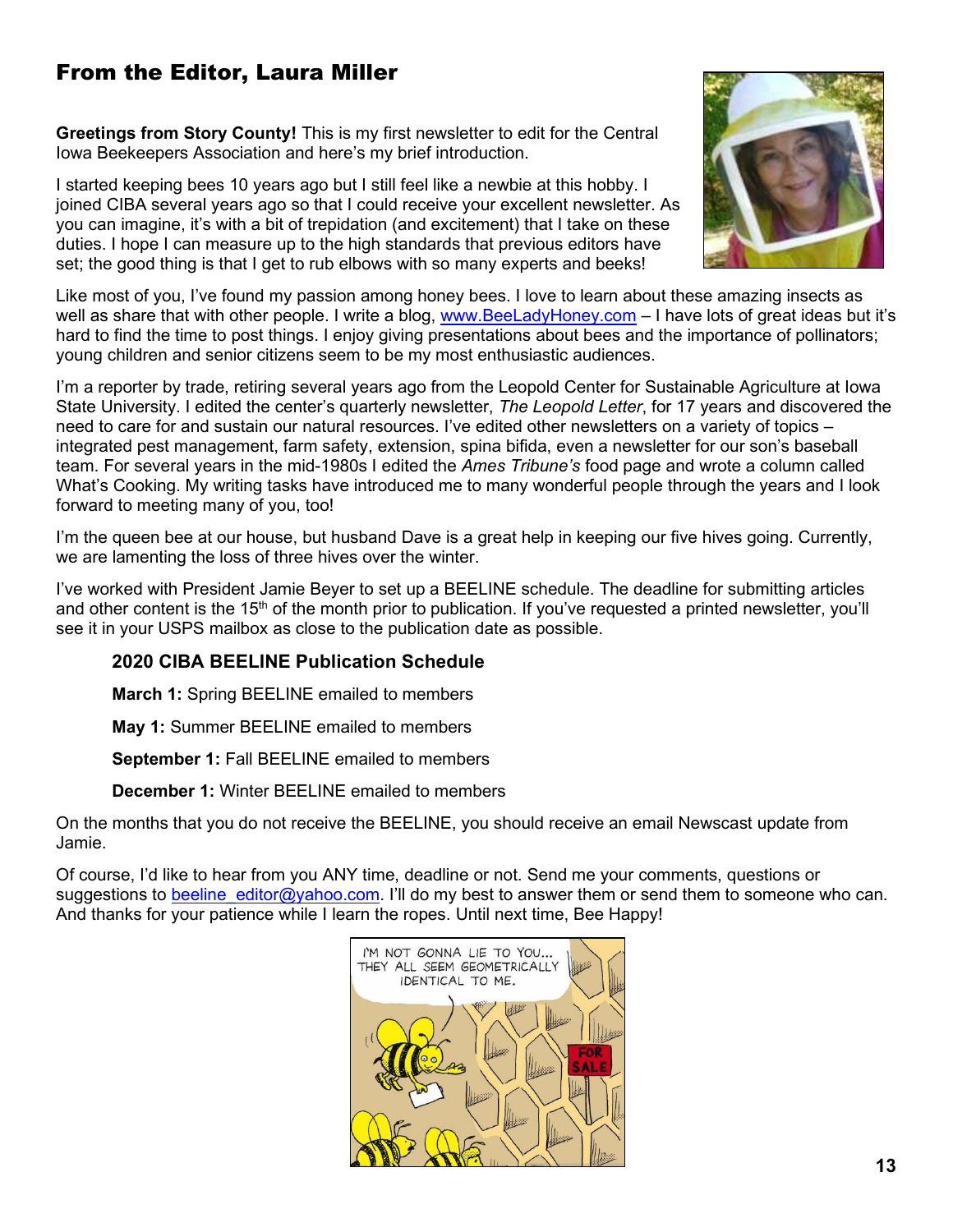## <span id="page-13-0"></span>**CIBA Annual Beekeeping Equipment Auction**





- What: Central Iowa Beekeepers Association (CIBA) Annual Auction
- When: Saturday, April 18, 2020
- Where 18930 210<sup>th</sup> St.

Minburn, IA 50167

Accepting consignments on the day of the auction starting at 8:00 AM

Auction starts at 10:00 AM

If you have excess equipment to sell, or if you are in need of equipment, come to the CIBA Auction. Or just come and visit with other BEEKEEPERS and enjoy the food and the company. Donation of equipment to CIBA will be sold and the proceeds used to support ongoing Association projects.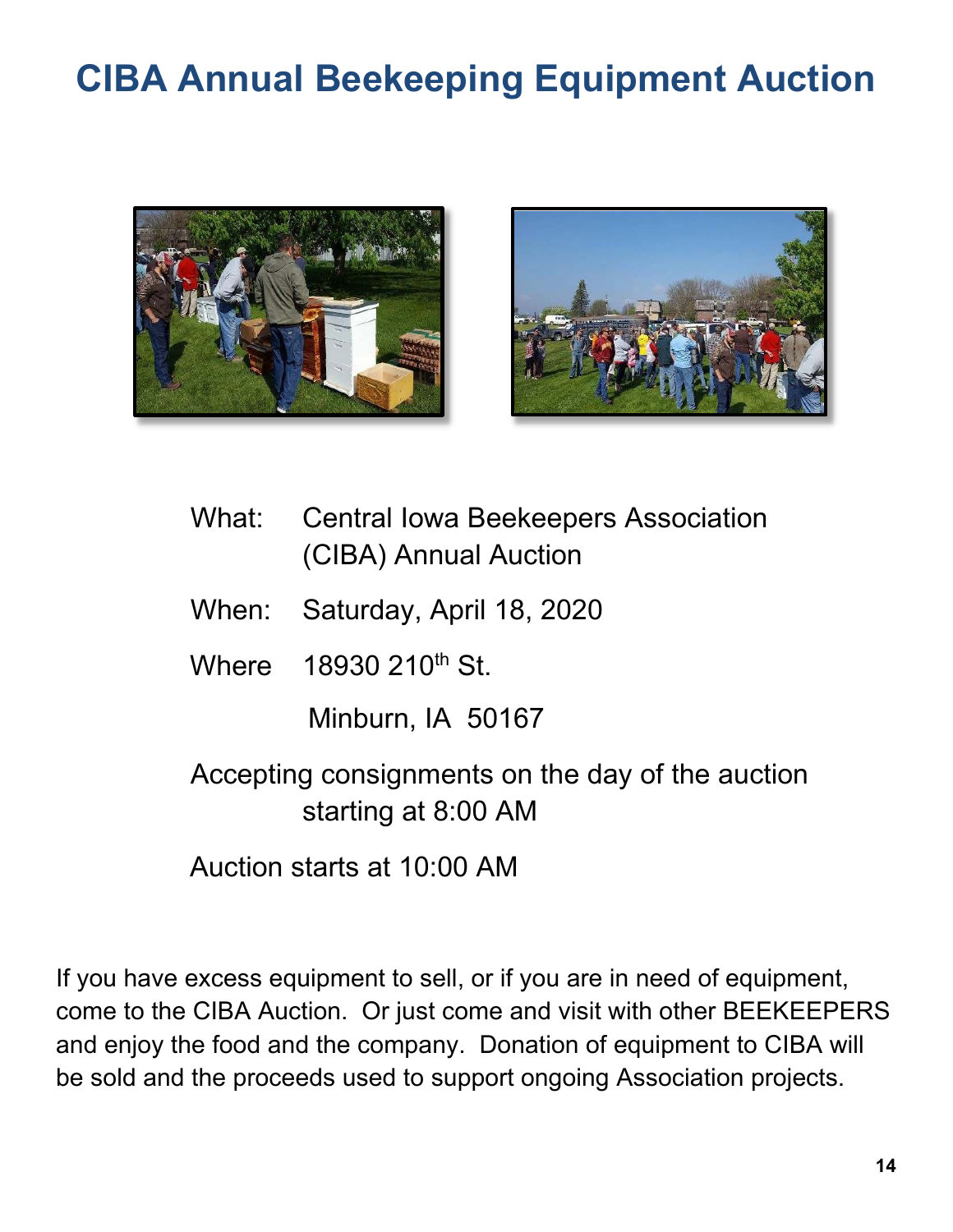### **INFO ON THE AUCTION**

### **Consignment!**

It's time to consign. CIBA members that commit to consign by

March 1<sup>st</sup> will be awarded a 10% consignment fee, which is a reduction from the standard consignment fee of 15%. After March 1st, CIBA member consignors will be charged a 15% consignment fee. The reduction in the consignment fee is NOT available to non-CIBA members.

Committing to consign does not require a list of the items you are consigning, but the sooner we know the items you have to sell, the better we can advertise and the better your opportunity to sell your beekeeping equipment.

As you are putting items away or cleaning your supplies, start a list of what you want to bring to the auction.

### **Inspection!**

All comb and certain equipment will be inspected by the State Apiarist or designees starting at 8 AM the day of the auction. (Rejected equipment/comb must be removed from the premises immediately.)

### **Concession Stand!**

As in the past, there will be a concession stand at the auction—the stand funds our Honey Queen / Honey Ambassador program.

### **Contact for Consignment and Concession Stand**

Please contact Steve Hanlin, (515) 292-5802, steve.hanlin@ars.usda.gov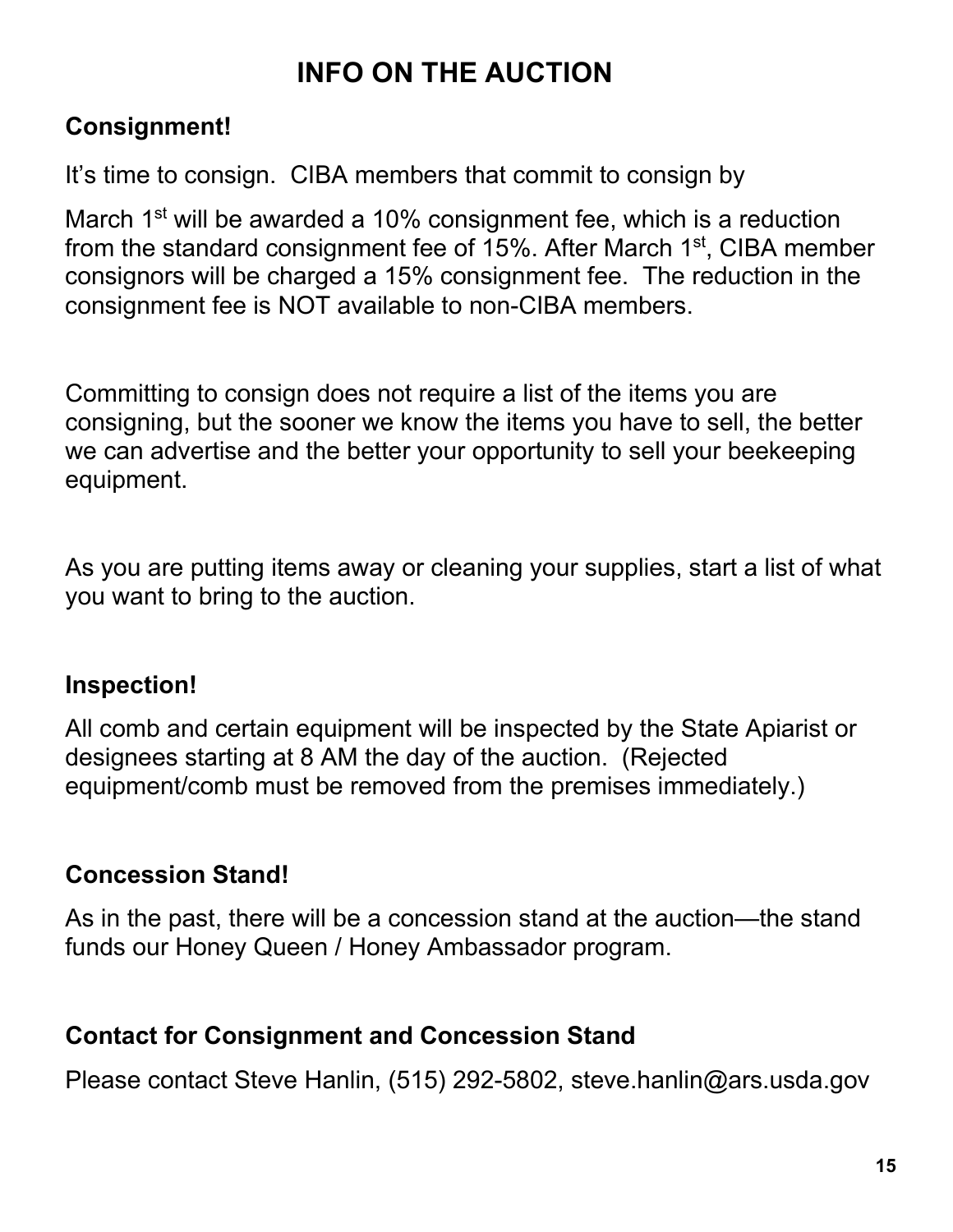### <span id="page-15-0"></span>Central Iowa Beekeepers Association (CIBA) 2020 Membership **Membership Dues Information**

- $\checkmark$  Membership dues run on a yearly calendar schedule of January 1<sup>st</sup> through December 31<sup>st</sup>.
- $\checkmark$  Dues are payable at the beginning of each new calendar year.
- **Make checks payable to CIBA.**

### **SELECT ONE**

- $\Box$  New membership
- $\Box$  Renewal of membership from 2019
- $\Box$  Yes  $\Box$  No  $\Box$  N/A: For a renewal, has any of your personal information changed?

### **SELECT ONE**

- \$10 for a **Single** Membership
- **15 for a Family** Membership whereby members are residing at the same address
- **Waived** for a **New Student Beekeeper** taking a beekeeping class this year. **You must provide an email address, as you will receive the newsletter and notifications only via email.**

Where are you taking your class?

#### **PLEASE PRINT FOR LEGIBILITY**

| Home phone $(\_\_\_\_)$ _________ - ________ | Cell phone $(\_\_\_\_)$ __________ - _________ |  |  |  |
|----------------------------------------------|------------------------------------------------|--|--|--|
|                                              |                                                |  |  |  |
|                                              |                                                |  |  |  |
|                                              |                                                |  |  |  |
|                                              |                                                |  |  |  |
|                                              |                                                |  |  |  |
|                                              |                                                |  |  |  |
| Cell phone $($ $)$ $)$ $)$ $      -$         |                                                |  |  |  |

### **Newsletter/Communication Delivery: Electronic or Mailed**

Choose between receiving the quarterly newsletter and club communications via electronic delivery (email) or United States Postal Service (USPS) mail delivery. We encourage electronic delivery for the following reasons:

- $\checkmark$  Selecting electronic delivery saves CIBA the cost of postage.
- $\checkmark$  We can provide more information to you electronically. Review the table below.

While we encourage electronic delivery, you need to make a delivery option that serves your needs.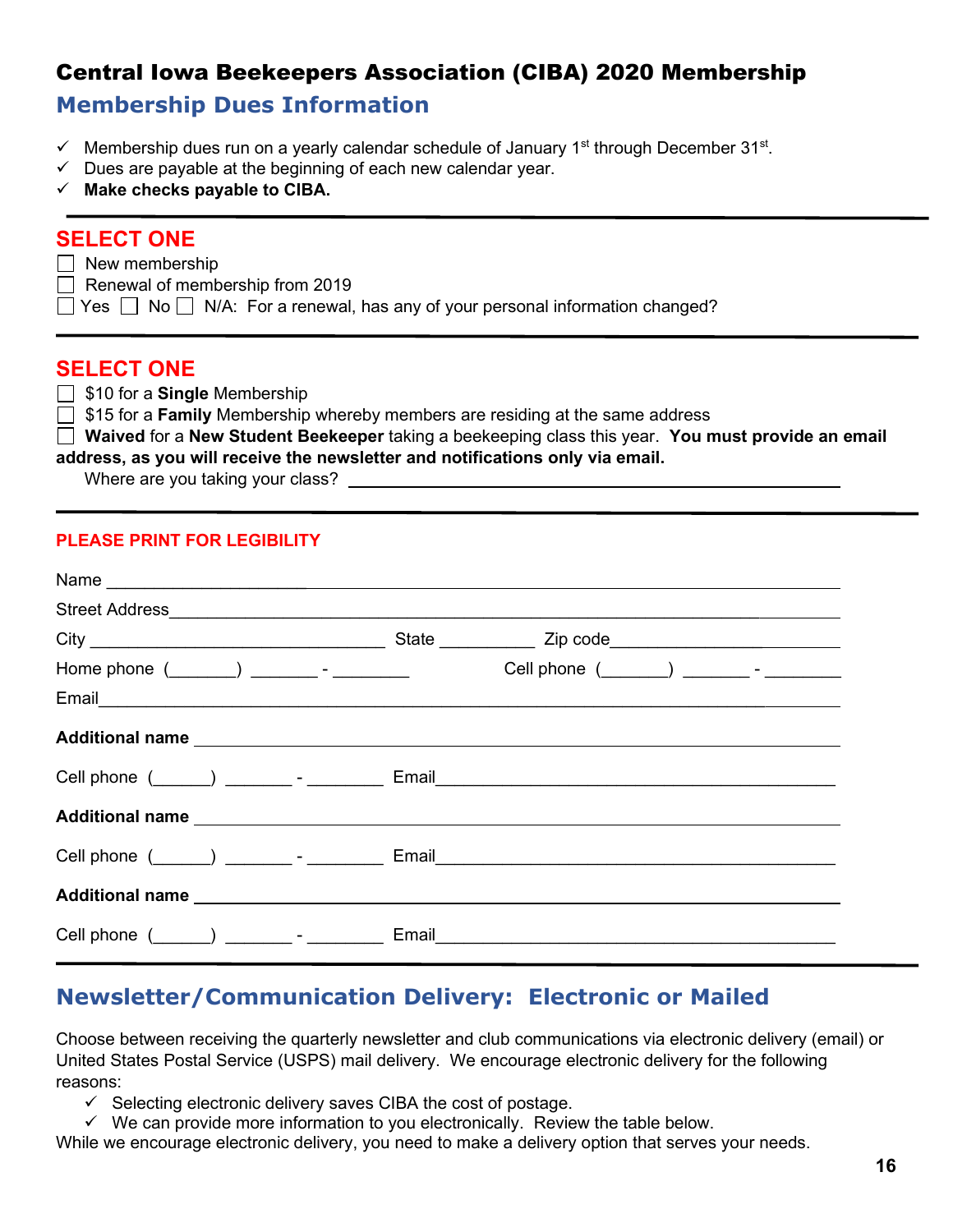### Central Iowa Beekeepers Association (CIBA) 2020 Membership – Page 2

|                                            | What you will receive with: |                 |                                                                                |  |
|--------------------------------------------|-----------------------------|-----------------|--------------------------------------------------------------------------------|--|
| <b>Communication Type</b>                  | <b>Electronic</b>           | <b>Mailed</b>   | <b>Details</b>                                                                 |  |
|                                            | <b>Delivery</b>             | <b>Delivery</b> |                                                                                |  |
| <b>BEELINE quarterly newsletter</b>        | <b>Yes</b>                  | <b>Yes</b>      | <b>Quarterly club newsletter</b>                                               |  |
| <b>Meeting reminders</b>                   | <b>Yes</b>                  | <b>No</b>       | Mailed reminder postcards have been                                            |  |
|                                            |                             |                 | discontinued                                                                   |  |
| <b>Special information</b>                 | <b>Yes</b>                  | <b>No</b>       | <b>CIBA organizational updates</b>                                             |  |
| <b>Forwarded electronic</b><br>information | Yes                         | <b>No</b>       | IHPA news, upcoming events, etc.                                               |  |
| <b>By-Law changes</b>                      | <b>Yes</b>                  | <b>Yes</b>      | Infrequent club By-Law updates                                                 |  |
| <b>Annual Membership Directory</b>         | <b>Yes</b>                  | <b>No</b>       | Published in June. Provides a list of all<br>members, and contact information. |  |

**Family Membership:** With **Mailed** delivery, Family memberships receive **ONE** mailed newsletter. With **Electronic** delivery, all members providing an email address will receive emailed newsletters, notices, membership directories/meeting reminders, etc.

**New Student Beekeeper: Ensure you provide an email address.** You will receive all communications via electronic mail (email) only.

### **SELECT ONE**

| Mail via USPS             |
|---------------------------|
| Email electronic delivery |

 $\Box$  Both

### **Membership Directory**

We publish an annual membership directory in June each year, which is shared only with club members.

### **SELECT ONE**

 $\Box$  Yes, the club can publish my/all family member's information in the Membership Directory

 $\Box$  No, the club may NOT publish my/all family member's information in the Membership Directory

### **Additional information (optional):**

1. How many hives and where are your hives located (# of hives/location)? EXAMPLE: 9 urban; 2 rural

| Urban |  | Rural |
|-------|--|-------|
|       |  |       |

2. How many apiaries (bee yards) do you have?

3. How long have you been beekeeping?

### **Ideas for Meeting Presenters or Newsletter Topics**

What is your profession?

l,  $\overline{a}$ 

Would you consider assisting CIBA with your skills, if requested?

#### **Mail completed form with payment to:**

Valerie Just, CIBA Treasurer 4609 Crestmoor Drive Des Moines, IA 50310